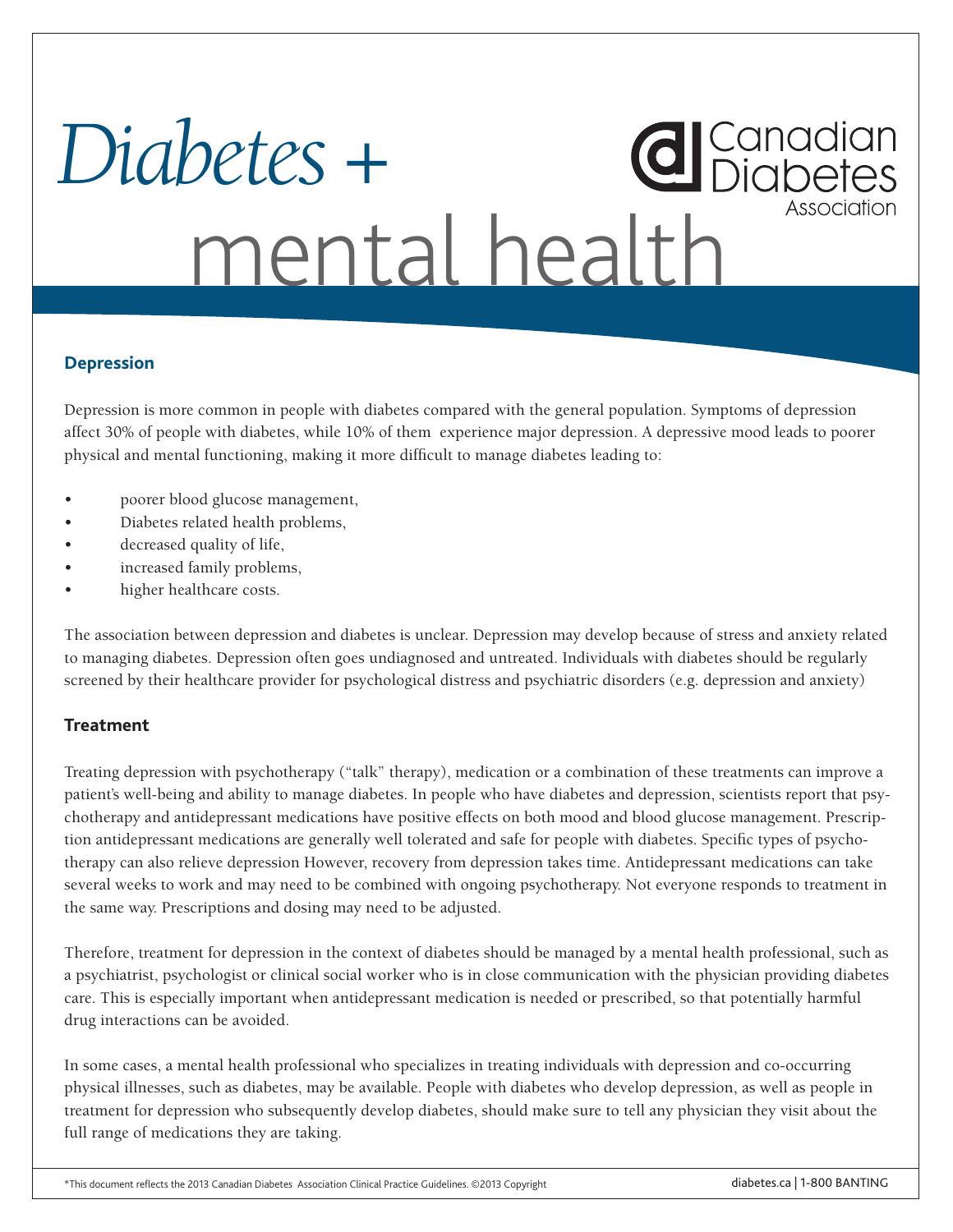Use of herbal supplements of any kind should be discussed with a physician before they are tried. Recently, scientists have discovered that St. John's wort, an over-the-counter herbal remedy promoted as a treatment for mild depression, can have harmful interactions with some other medications. It is important to remember that depression is a disorder of the brain that can be treated in addition to whatever other illnesses a person might have, including diabetes. If you think you may be depressed or know someone who is, don't lose hope. Seek help for depression.

## **Anxiety**

It's normal to feel anxious or worried at times. Everyone does. In fact, a moderate amount of anxiety can be good. It helps you respond appropriately to real danger, and it can help motivate you to excel at work and at home. But if you often feel anxious without reason and your worries disrupt your daily life, you may have an anxiety disorder. Anxiety disorders cause excessive or unrealistic anxiety and worry about life circumstances, usually without a readily identifiable cause.

Little is known about the relationship between diabetes and anxiety. Recent evidence suggests that the rate of anxiety disorders is elevated in people with type 1 diabetes. It is estimated that 14% of people with diabetes have generalized anxiety disorder. As many as 40% of people have at least some anxiety symptoms, and fear of hypoglycemia is not uncommon in those with diabetes. Anxiety disorders in people with type 1 and 2 diabetes may be associated with poor blood sugar control.

#### **Signs and symptoms**

The signs and symptoms of generalized anxiety disorder can vary in combination or severity. They may include:

- **Restlessness**
- Feeling of being tense or on edge
- Feeling a lump in your throat
- Difficulty concentrating
- **Fatigue**
- **Irritability**
- **Impatience**
- Being easily distracted
- Muscle tension
- Trouble falling or staying asleep (insomnia)
- Excessive sweating
- Shortness of breath
- Stomach ache
- Diarrhea
- • Headache

The two main treatments for anxiety disorders are medication (anti-anxiety drugs and/or anti-depressants) and psychotherapy ("talk therapy"), either alone or in combination.

If you have difficulty controlling your worries, or if anxiety interferes with your daily life, speak with your doctor, diabetes healthcare team or mental health professional.